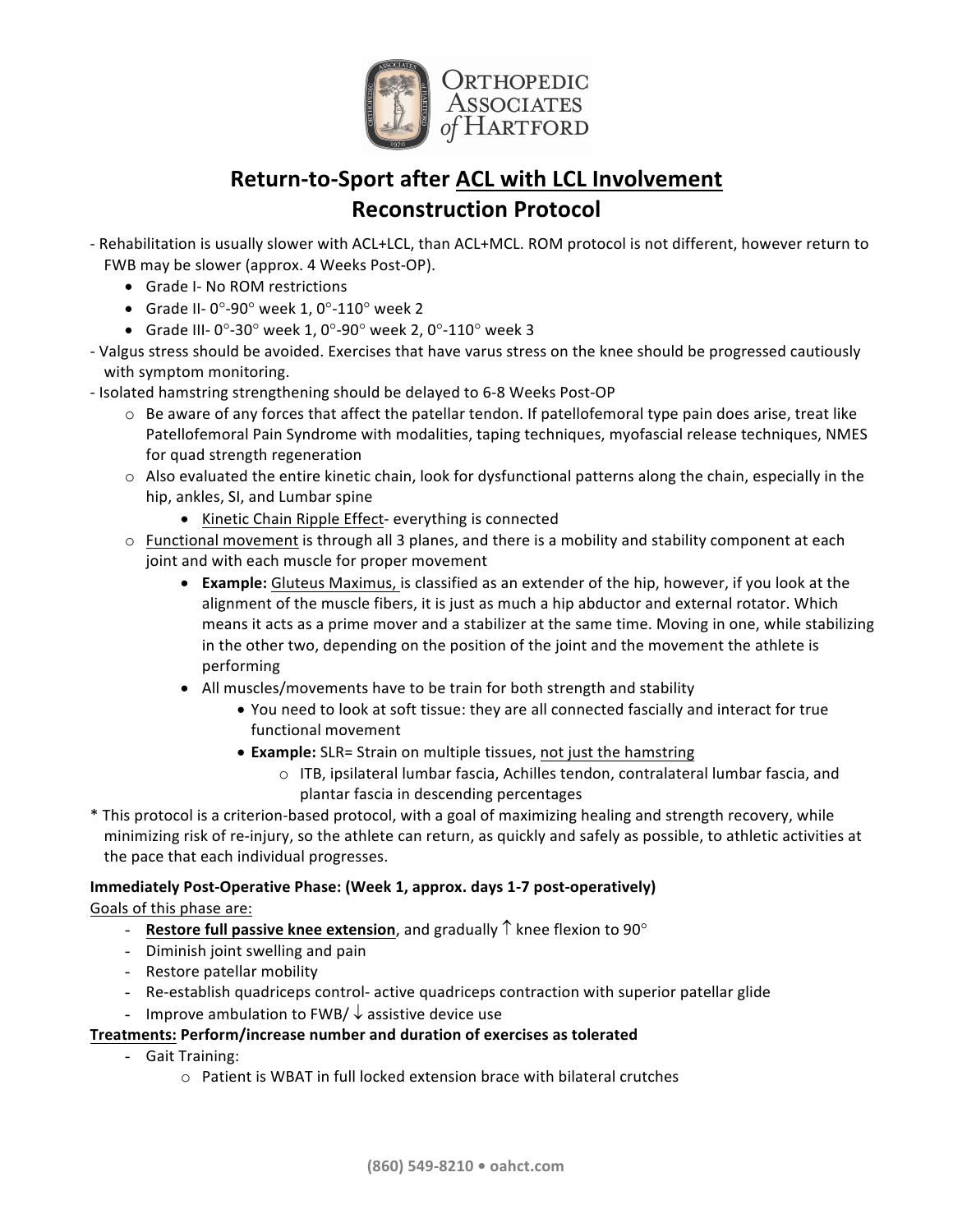- Exercises:
	- $\circ$  Ankle Pumps to  $\downarrow$  swelling/edema
	- $\circ$  Ankle resistance band open chain exercises- all 4 directions
	- $\circ$  Patellar mobilization in all directions
	- $\circ$  Quadriceps isometric setting, with VMO self biofeedback
	- $\circ$  Gluts sets
	- $\circ$  Hamstring stretches for hamstring re-lengthening
	- o Straight Leg Raises (flexion and extension only-Sagittal Plane)
	- o Gastrocnemius/heel cord stretching for re-lengthening
	- $\circ$  Active and Passive knee flexion exercises to tolerance, not pushed- (to 0-30°- 90° by day 7)- \*See **ROM restrictions for sprain severity**
	- $\circ$  Wall slides (supine with foot on wall/window) for increasing knee flexion, or seated AAROM
	- $\circ$  Gentle overpressure into full extension (PT or pt. actively)
	- $\circ$  Weight Bearing: weight shifts in full extension brace
- NMES:
	- $\circ$  Can and should be used, if contraction deficit is present, during active muscle exercises
- CP with full Extension, could also use Kinesio Tape (basket weave technique) or dry needling technique, to control swelling/edema
- Patient Education: What to expect, Goals of the phases, contraindicated movements/activities, etc.-**Continued throughout all phases of the protocol**
- Home Exercises Program- See attached HEP for Immediately Post-op Phase

# **Early Post-Operative Phase:**

Criteria for entering this phase is:

- 1- Quadriceps voluntary initiation with quad set and SLR
- 2- Full passive knee extension, Knee A + PROM of  $0^{\circ}$ -90°
- 3- Good patellar mobility
- 4- Minimal joint effusion
- 5- Independent ambulation

# Goals of this phase are:

- To maintain full passive and active knee extension
- To gradually increase knee flexion to  $110^{\circ}$ -120°
- To diminish swelling and pain
- Increase muscular training
- Restore proprioception
- Maintain patellar mobility
- Use a recumbent cycle without difficulty
- Perform a SLR with no extension lag
- Reciprocal stair climbing
- KOS-ADL Score of >65%

# **Treatment: - If medial knee pain persists, continue use of brace with exercises**

- Gait Training: WBAT- FWB may not be allowed for up to 4 weeks pot-op, length of time wearing the brace is also determined by MD. \*May be subject to change by MD
- Exercises: (continue/progress all exercises from previous phase)
	- $\circ$  Continue NMES with quadriceps exercises, if needed, & Quad Sets
	- $\circ$  SLR in all SLR in all 2 directions (same as previous phase)- progression with 1# weight/week (\***Proximal loading**)- if tolerated, Hip Adduction maybe be added if patient has no knee painprogress cautiously
	- $\circ$  PROM 0° to 110°-120°, see ROM restrictions for sprain severity
	- $\circ$  OKC –Knee Extension 90° to 40° eccentric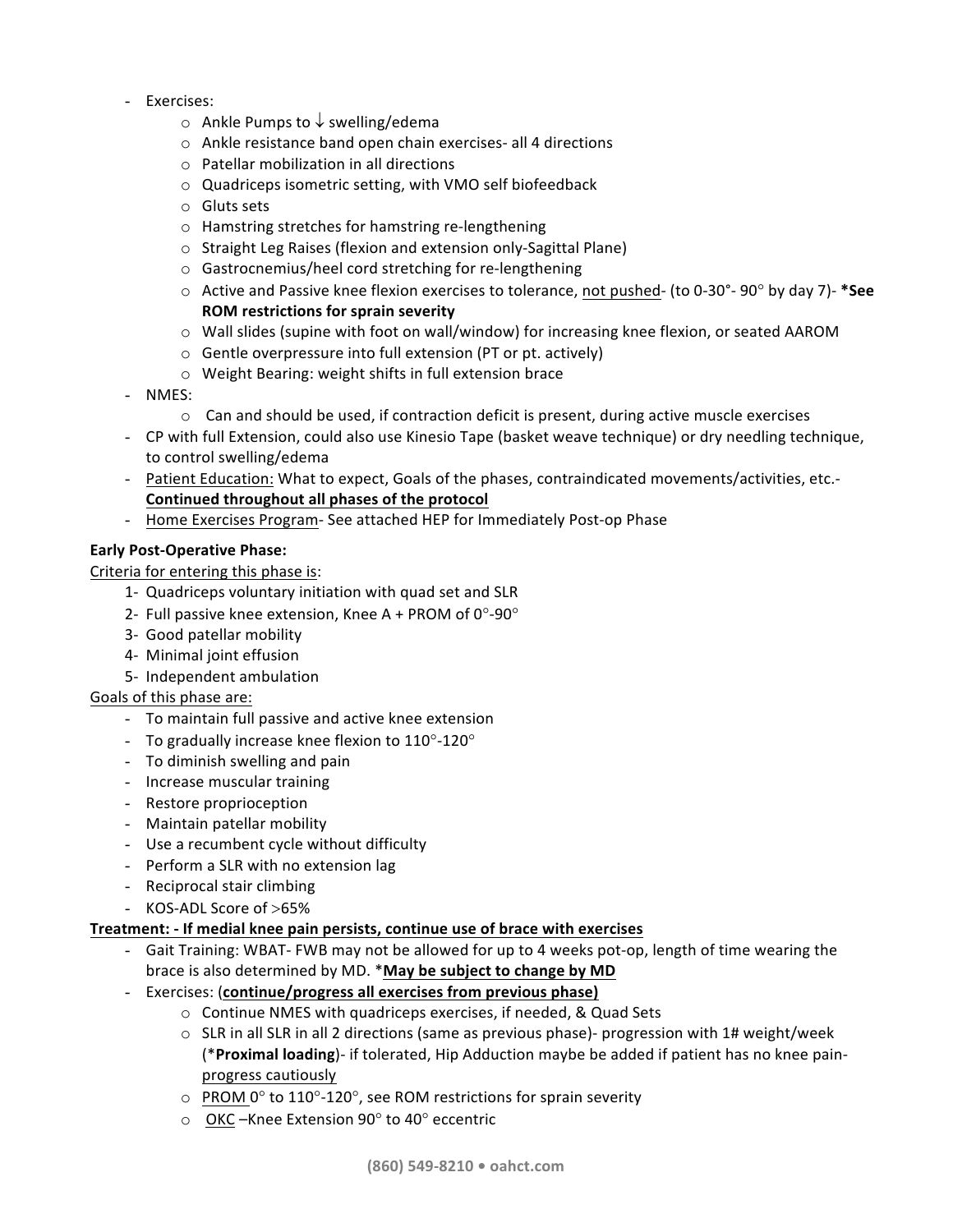- $\circ$  Mini Squats 0°-30° DL (BW only) Progress to unstable surface such as tilt board (Med./Lat. & Ant./Post.) or foam with 3-5 second holds \*Forward trunk tilt- recruit H/S & unload ACL, Wall Squats/Sits to 45°-60°
- $\circ$  Overpressure into Full Knee Extension, Prone Knee Hangs if lacking full extension
- o Forward Mini Lunges (30°-40° of flexion)- if patient has good quadriceps control
- $\circ$  Step-Ups in pain free range- Front
- o DL Leg Press- Sub Maximal
- $\circ$  Stationary Bicycle (if ROM permits)
- Manual Treatments:
	- $\circ$  Patellar Mobilization (if limited), Scar Mobs (when skin is healed), TFM/MFR to any tight tissues in the hip, back, and lower extremity
- Continue to control swelling: Ice, elevation if needed

# **Intermediate Post-Operative Phase:**

Criteria for entering this phase:

- 1- P & AROM knee flexion to  $\geq 110^{\circ}$
- 2- Quadriceps & Hamstring strength ≥60% of the non-injured leg (Dynamometry)
- 3- Minimal to no effusion
- 4- No joint line or patellofemoral pain
- 5- Mild laxity on clinical examine, or  $+1$  or less with the KT-2000 test (\*if available)
	- a. Week 4 & 6: KT-2000 test at 20 & 30 lbs anterior and posterior

# Goals of this phase are:

- Quadriceps strength to ≥75% of the non-injured leg, H/S ≥75% non-injured leg
- Restore knee ROM to  $0^{\circ}$ -125°, or knee ROM to within 10°-15° of non-injured leg
- Improve lower extremity strength
- Enhance proprioception, balance, and neuromuscular control
- Improve muscular endurance
- Restore limb confidence and function
- KOS-ADL score or >75%
- Get an Post-Op score for IKDC or KOOS (age appropriate version)

# Treatments:

- Gait Training: Unlocked brace, discontinued use if sufficient quad strength is present. Retrain with normal walking gait pattern- Determined by MD
- Exercises: (Continue/progress all exercises from previous phases as tolerance/as needed)
	- $\circ$  Knee concentric and eccentric 90°<->40°
	- $\circ$  Front & Lateral step down exercises
	- $\circ$  Standing heel raises (raising up onto toes)
	- $\circ$  Lateral Step Over: Cones, Hurdles- \*Instruct to raise knee to level of hip
	- $\circ$  Squats with forward tilt to decrease ACL strain
	- $\circ$  Perturbation training DL $\rightarrow$ SL Balance- Tilt Board (stabilized to level position), BOSU®, Airex®progress with ball toss & catch/reaching (UE & LE), external tapping on hips and trunk- \*With **knee slightly flexed**
	- o Pool exercises if available: forward & backward walk/run (\*forward at week ≥6), hip & leg exercises- at slow speeds of mvmt. (Graft protection)
	- $\circ$  Begin testing/training for proprioception on the Biodex<sup>®</sup> Stability System (or other system)- \*if available, or: Balance Error Scoring System Test, Functional Reach Test, Tandem Walking tests-See attached sheets
	- $\circ$  Progress bike and walking, or stair stepper (if available)- min of 10 minutes, increasing 10min/wk (walk)
	- $\circ$  Core stabilization/strengthening-Bridging (Progress with ball squeeze  $\rightarrow$  unstable surface  $\rightarrow$ hamstring curl with physioball)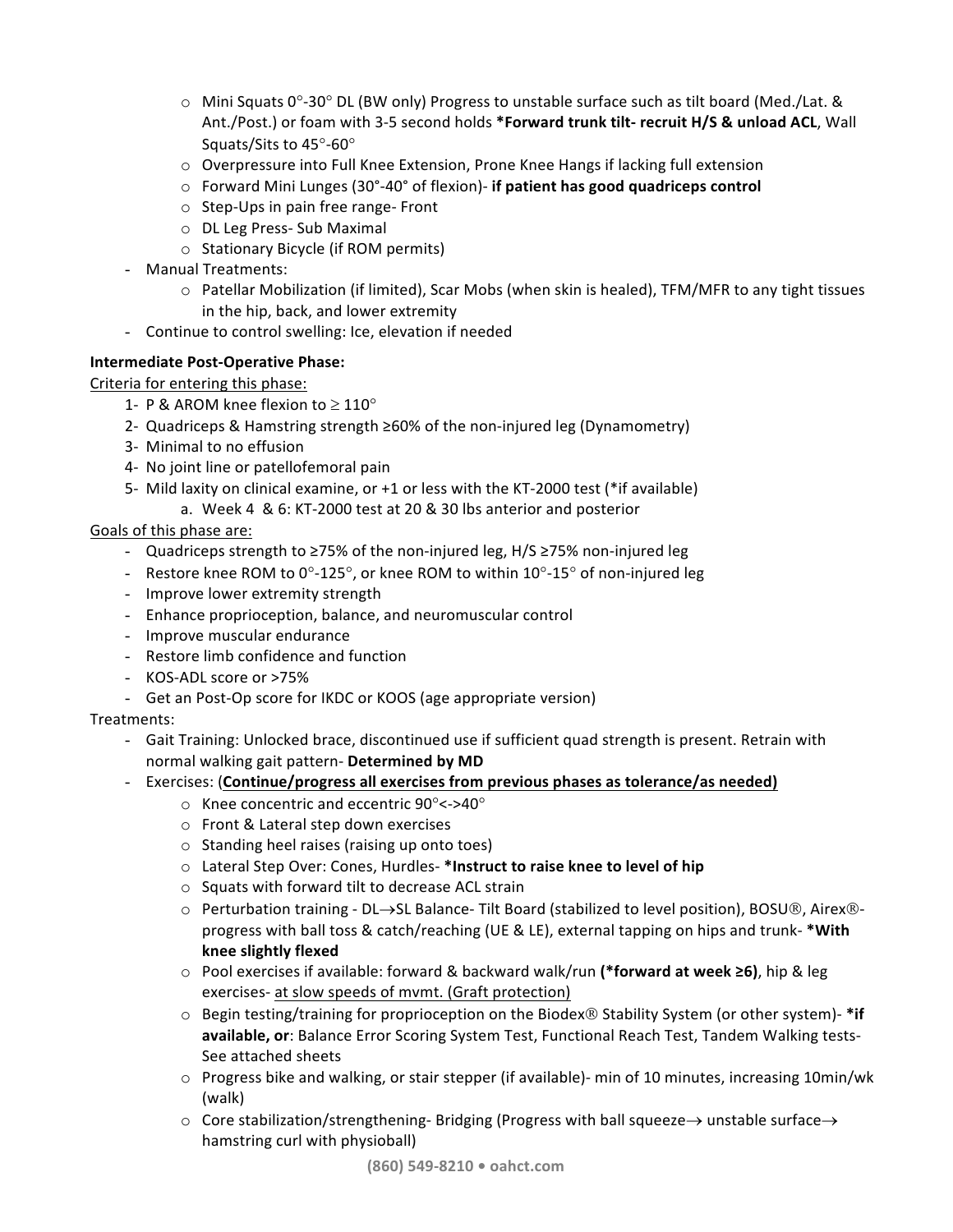- Manual Treatments:
	- $\circ$  Continue patellar and scar mobilization if needed
	- $\circ$  Tibiofemoral mobilization with rotation for ROM if joint mobility is limited.

# Late Post-Operative Phase:

Criteria for entering this phase:

- 1- Active knee ROM 0 $^{\circ}$   $\geq$ 125 $^{\circ}$
- 2- Quadriceps Strength & Girth  $\geq$ 75% of non-injured leg (dynamometry & tape measure), Hamstring Strength  $\geq$ 75% of non-injured leg (dynamometry)

# Goals for this phase:

- Restore full knee ROM
- Continue to improve lower extremity strength, balance, proprioception, neuromuscular control, muscular endurance
- Knee effusion to trace or less
- Quadriceps strength to >80 %, Hamstring Strength >80% of the non-injured leg
- Normal gait pattern
- Minimal laxity on clinical exam, or 2mm or less on the KT-2000 test
- Get a baseline FMS<sup>®</sup> and LE Y-Balance<sup>™</sup> score at ≥12 weeks post-op- when appropriate- UE Y-Balance<sup>™</sup> can be assessed earlier
- Patient is tested with the Landing Error Scoring System (LESS): See Attached Sheets: Test at Patient's individual max vertical jump height, not standard measure on the LESS- may be too high or too low for accurate individual jump assessment score, no sooner than 14-16 weeks post-op
	- $\circ$  Excellent Score is  $\lt$ /= 4
	- $\circ$  Good Score is >4 and  $\lt$ /=5
	- $\circ$  Moderate Score is >5 and </=6
	- $\circ$  Poor Score is  $>6$
- Perform hop testing at no sooner than 14-16 weeks post-op: See Attached Sheets
	- $\circ$  2 practice trials on each leg, then 2 timed or measured trials an each leg; measure and average to compare injured to non-injured legs
	- $\circ$  1- Single-leg hop for distance
	- $\circ$  2- Triple hop for distance
	- $\circ$  3- Single-Leg Crossover triple hop
	- $\circ$  4-6-Metered timed hop

# Treatment:

# - Exercises: (Continue/progress all exercises from previous phases as tolerance/as needed)

- $\circ$  Progress exercises in intensity and duration
- $\circ$  Perturbation training continues
- $\circ$  Dynamic/Plyometric Leg Press (Begin at  $\geq$ 10 Weeks- To learn technique and control ground reaction forces, "land softly on toes with knees slightly flexed" for dissipation of force and to avoid hyperextension)
- $\circ$  Progress lateral stepping and lateral step-down exercises with resistance bands on the distal femur creating a medial pull (bilateral with stepping, SL with lateral step-down)
- $\circ$  Advance core stabilization exercises
- $\circ$  Isokinetic exercises at (90°-40°) (120°/s-240°/s)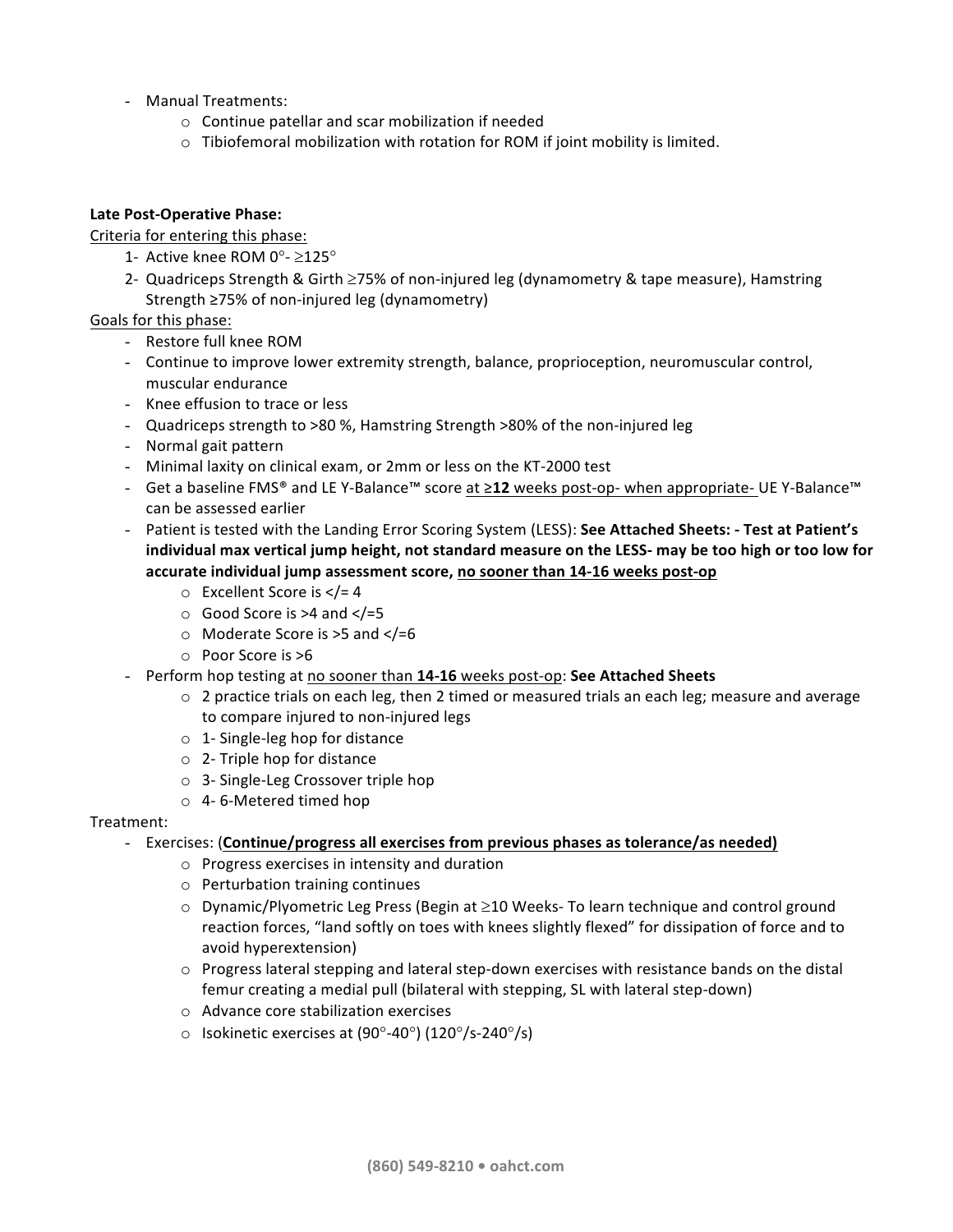# **Advanced Activity Phase:**

Criteria for entering this Phase:

- 1- Full knee AROM, with No pain or effusion
- 2- Quadriceps Strength & Girth >80% of the non-injured leg, knee flexor-extensor ratio of 70% to 75%, Hamstring Strength >80% of the non-injured leg
- 3- No laxity/instability on clinical exam, or KT-2000 test of 2mm or less compared to the non-injured side
- 4- Hop Tests (80% of non-injured leg), LSI-Limb Symmetry Index of  $≥80%$
- 5- IKDC (use for concomitant injuries)- score of 80% or higher, or the KOOS (use with ACL alone) score of  $>80$
- 6- Score of  $\geq$ "Good " on the LESS to be able to begin Plyometric Training Protocol

# Goals for this phase:

- Normalize lower extremity strength
- Increase muscle power and endurance
- Maintain/Gain Hamstring & Quadriceps Strength and Girth of 80% or greater
- Hop Tests to  $> 90\%$  of the non-injured leg
- Continue to improve neuromuscular control
- Begin selected skill drills
- KOS-sports score of > 70%
- FMS® (goal of ≥14/21 points with no 0/3, 1/3, or asymmetries) and Y-Balance™ score (goal statistically symmetrical to non-injured leg)
- Subjective Knee score (Cincinnati Knee Rating System) of 80 points of higher

# **Treatments:**

- Exercises: (Continue/progress all exercises from previous phases as tol./need.)
	- o Agility exercises- side shuffling, cariocas, zigzags- if cleared by MD.
		- $\circ$  Advanced core & hip stabilization exercises
		- $\circ$  Begin walk $\rightarrow$ run protocol, toward the end of phase, when patient is able to perform a controlled single leg squat (injured leg) to 60° of knee flexion- see attached sheets
		- $\circ$  Begin Plyometric Training Protocol- when appropriate according to LESS, Hop Tests, and no increase in patient's symptoms- See attached sheets
		- $\circ$  Isokinetic exercises (180 $\circ$ /s), if available
		- $\circ$  CKC exercises may be progressed to 75 $\degree$ -90 $\degree$  of flexion
		- $\circ$  Eccentric exercises for all lower extremity muscles

# **Functional Assessments:**

- FMS® and Y-Balance Assessment™ **at beginning and end of this phase**
- Repeat the 4 Hop Tests from the previous Phase at beginning and end of phase

# Core Testing:

- Segmental Multifidus Test
- Trunk Curl Up Test
- Double-Leg Lowering Test
- Side Bridge Test
- Prone Bridge Test
- Supine Single-Leg Bridge Test
- Extensor Endurance Test

# **Return to Activity Phase:**

Criteria for entering this Phase:

- 1- Full ROM
- 2- A score of  $\geq$ 14/21 on the FMS<sup>®</sup> Assessment Screen, with **No** 0/3= pain on any of the 7 fundamental movement patterns
- 3- No statistical asymmetries and on the Y-Balance Assessment<sup>™</sup>
- 4- Hop Tests (90% or higher compared to non-injured leg)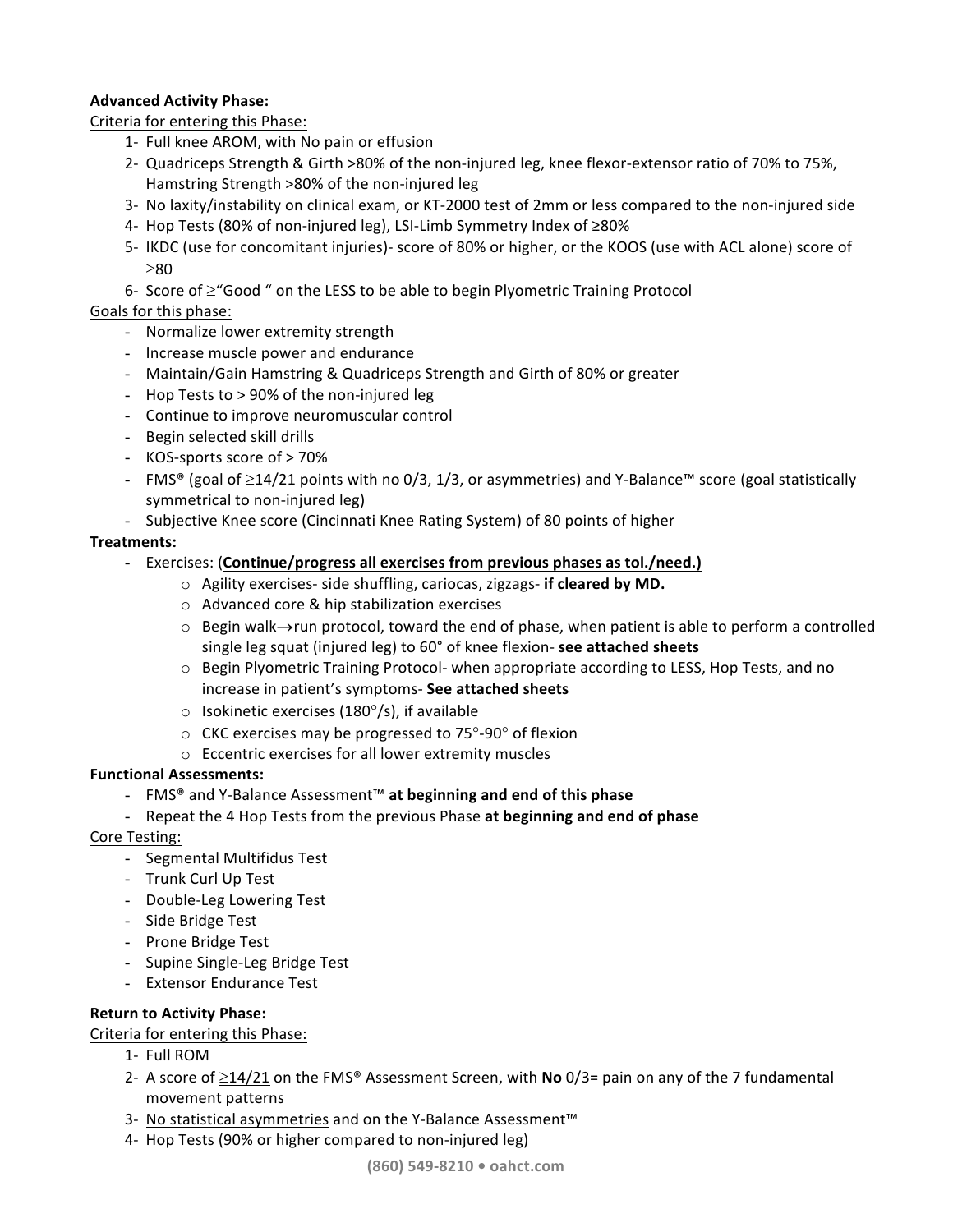- 5- Limb Symmetry Index (LSI) of 90% or greater on hop tests
- 6- IKDC Score  $\geq$  85%, or the KOOS score of  $\geq$ 85
- 7- KOS-Sports Score 90% or greater
- 8- Cincinnati Knee Rating System score of 290 points or higher
- 9- No change in knee laxity (clinical exam or  $\langle$  =2mm on KT 2000 test)
- 10- Isokinetic testing: (if available)
	- i. Quadriceps (80% or greater) compared to non-injured leg
	- ii. Hamstring (100%-110%) compared to non-injured leg
	- iii. Hamstring-Quadriceps Ratio (70% or greater)

# Goals of this Phase:

- Achieve maximal strength and endurance
- Normalize neuromuscular control
- Progress to skill training
- Gradually return to sport specific training

# **Treatments:**

# Exercises:

- Continue strengthening exercises
- Continue/Advance core training exercises
- Continue Neuromuscular control exercises
- Continue plyometric exercises
- Progress running program
- Begin agility and skill training exercises:
	- $\circ$  Continue cariocas, zigzags, side-shuffling
	- $\circ$  Begin sudden start and stops, figure-8's, 45° and 90° cutting drills, box jumps (progressing & varying heights up to 20cm)

# **Functional Assessment:**

- FMS® and Y-Balance Assessment™ **at the end of this phase**
- Repeat the 4 Hop Tests from the previous Phase, Plus Hop to Stop Test at the end of this phase

# Functional Testing: for progression to sport-specific training- (No sooner than 24-36 Weeks) -\*Can be perform **over multiple days- See Attached Sheets**

# Strength and Power Testing:

- Single-Leg Squat Test/ Single-Leg Squat Test
- Vertical Jump Test
- Figure-8 Hop Test
- Up-Down Test
- Hexagon Test (DL), Modified Hexagon Hop Test (SL)
- Speed, Agility, and Quickness Testing:
	- T-Test, or Modified Agility T-Test (MAT)
	- Three-Cone Drill Test
	- Slalom Test
	- Backward Movement Agility Test
	- Zigzag Run Test
	- Lower Extremity Functional Test (LEFT)

# Core Testing:

- Segmental Multifidus Test
- Trunk Curl Up Test
- Double-Leg Lowering Test
- Side Bridge Test
- Prone Bridge Test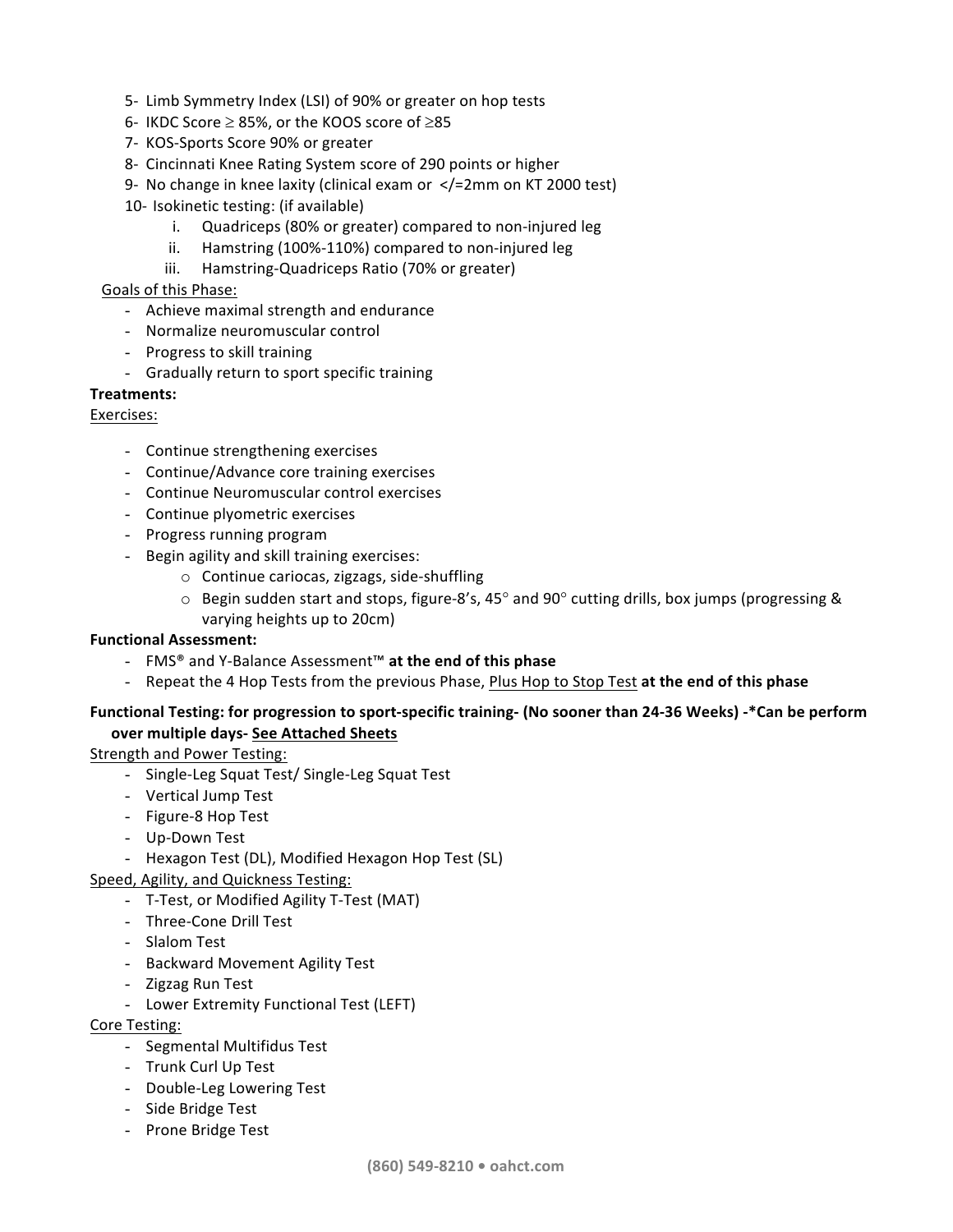- Supine Single-Leg Bridge Test
- Extensor Endurance Test
- Function and Balance Testing:
	- FMS® Assessment Screen
	- Y-Balance Assessment™
	- Vail Sports Test<sup>™</sup>

# **\*Return-to-Sport Protocol- See Specific Sport Return-to-Sport Protocols**

Criteria for Return-to-Sport Specific Protocols:

- A score of  $\geq$ 16/21 on the FMS<sup>®</sup> Assessment Screen, with no pain or asymmetries, **especially with Inlinelunge**, and 2 or greater on all 7 fundamental movement patterns
- Y-Balance Test™- No asymmetries and passing score when compared to peers with data analysis through the Move2Peroform software= a composite score as close to 100 as possible
- Limb Symmetry Index (LSI) Of  $\geq$ 95% on hop tests
- LEFT Score: ≤ 117 seconds (females), ≥ 105 seconds (males)
- Vail Sport Test<sup>™</sup>: ≥ 46/54 points
- Isokinetic testing: (if available)
	- $\circ$  Quadriceps (90% or greater) compared to non-injured leg
	- $\circ$  Hamstring (100%-110%) compared to non-injured leg
	- o Hamstring-Quadriceps Ratio (80% or greater)
- IKDC score of  $\geq$ 85%, or KOOS score of  $\geq$ 90
- Knee Outcome Survey-Sports Activities Scale (KOS-SAS):  $\geq$  95%
- Cincinnati Knee Rating System: Score  $\geq$ 350
- SL Hop tests  $\geq$ 100% compared to non-injured leg
- No discomfort or swelling, and passing/statistically equal to normative values (if available) with above Functional Tests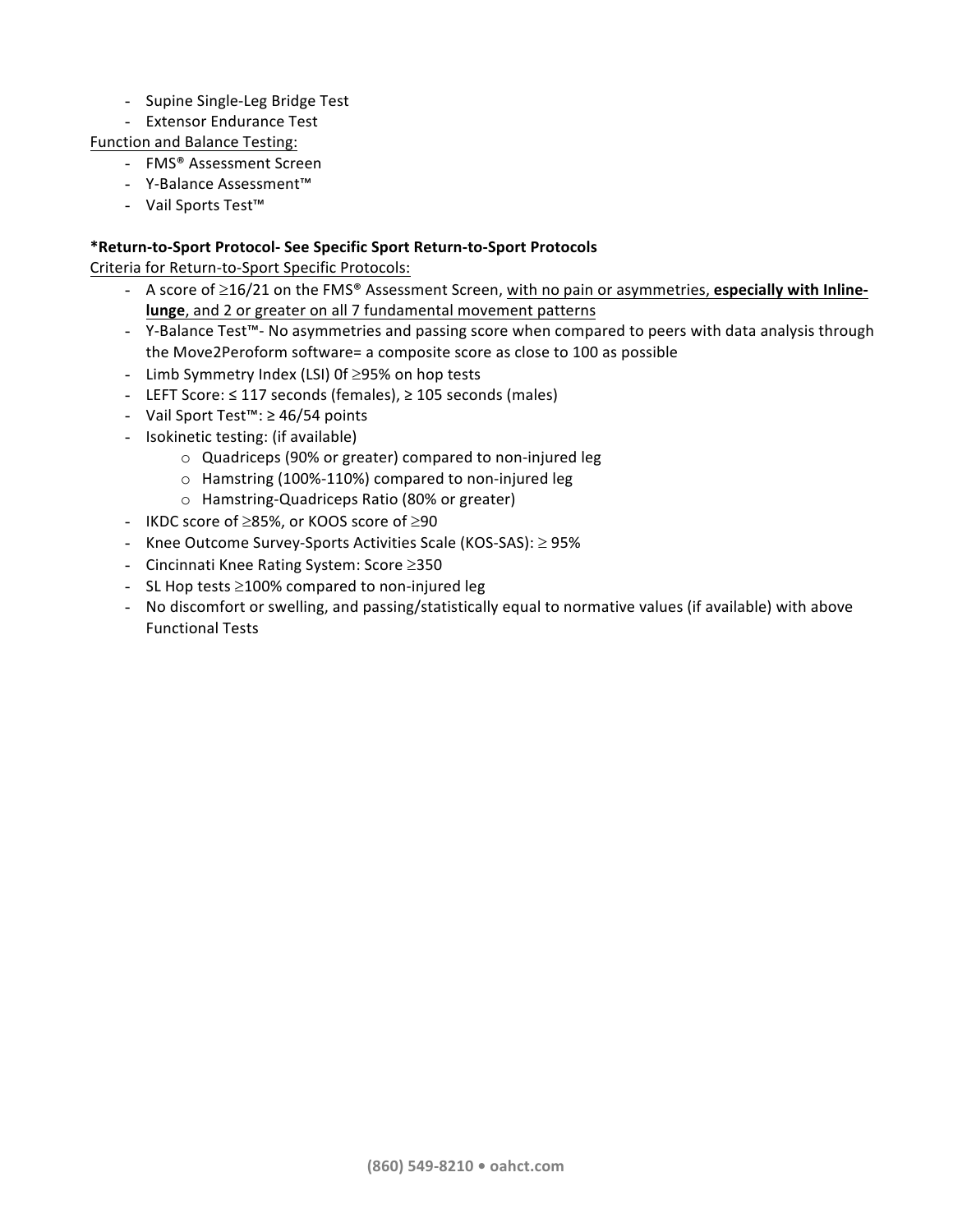# **References**

Adams D, Logerstedt D, Hunter-Giordano A, Axe MJ, Snyder-Mackler L. Current Concepts for Anterior Cruciate Ligament Reconstruction: A Criterion-Based Rehabilitation Progression, *J Othop Sports Phys Ther*. 2012; 7:601-614.

Angelozzi et al. Rate of Force Development as an Adjunctive Measurement for Return-to-Sport Decisions After Anterior Cruciate Ligament Reconstruction. *J Othop Sports Phys Ther.* 2012; 9:772-780.

Beynnon et al. Accelerated Versus Nonaccelerated Rehabilitation After Anterior Cruciate Ligament Reconstruction: A prospective, Randomized, Double-Blind Investigation Evaluating Knee Joint Laxity Using Roentgen Stereophotogrammetric Analysis. Am J Sports Med. 2011; 12:2536-2548.

Brumitt et al. Lower Extremity Functional Tests and Risk of Injury in Division II Collegiate Athletes. *Inter J Sports Phys Ther.* 2013; 8(3): 216-227.

Christensen, JC, Goldfine, LR, West, HS. The Effects of Early Aggressive Rehabilitation on Outcomes After Anterior Cruciate Ligament Reconstruction Using Autologous Hamstring Tendon: A Randomized Clinical Trial. *Journal of Sports Rehabilitation*. 2013; 22:191-201.

Cook, Gray. *Movement: Functional Movement Systems* (book). 2010; ON Target Publications.

Davies GJ, Zillmer DA. Functional Progression of a Patient Through a Rehabilitation Program. *Ortho Phys Ther Clin N Am.* 2000; 9(2):103-117.

Dunn et al. Which Preoperative Factors, Including Bone Bruise, are Associated with Knee Pain/Symptoms at Index Anterior Cruciate Ligament Reconstruction (ACLR)? A Multicenter Orthopaedic Outcomes Network (MOON) ACLR Cohort Study. Am J Sports Med. 2010; 9:1778-1787.

Eitzen I, Mosksnes H, Snyder-Mackler L, Risberg MA. A Progressive 5-Week Exercise Therapy Program Leads to Significant Improvement in Knee Function Early After Anterior Cruciate Ligament Injury, *J Ortho Sports Phys Ther*. 2010; 11:705-721.

Garrison et al. The Reliability of the Vail Sport Test™ as a Measure of Physical Performance Following Anterior Cruciate Ligament Reconstruction. Inter J Sports Phys Ther. 2012; 7(1):20-30.

Goulbourne, Shaun. Sports-Related Injuries in the Young Athlete (book from training course). 2011; Cross Country Education, LLC.

Hewett TE, Stroupe AL, Noyes FR. Plyometric Training in Female Athletes. Decreased Impact forces and Increased Hamstring Torques. *Am J Sports Med*. 1996; 2:765-773.

Lentz et al. Return to Preinjury Sports Participation Following Anterior Cruciate Ligament Reconstruction: Contributions of Demographic, Knee Impairments, and Self-Report Measures. *J Orthop Sports Phys Ther*. 2012; 11:893-901.

Myer GD, Paterno MV, Ford KR, Quatman CE, Hewett TE. Rehabilitation After Anterior Cruciate Ligament Reconstruction: Criteria-Based Progression through the Return-to-Sport Phase. *J Orthop Sports Phys Ther*. 2006; 6:385-402.

Narducci E, Waltz A, Gorski K, Leppla L Donaldson M. The Clinical Utility of Functional Performance Tests Within One-Year Post-ACL Reconstruction: A systematic Review. *Inter J Sports Phys Ther.* 2011; 4:333-342.